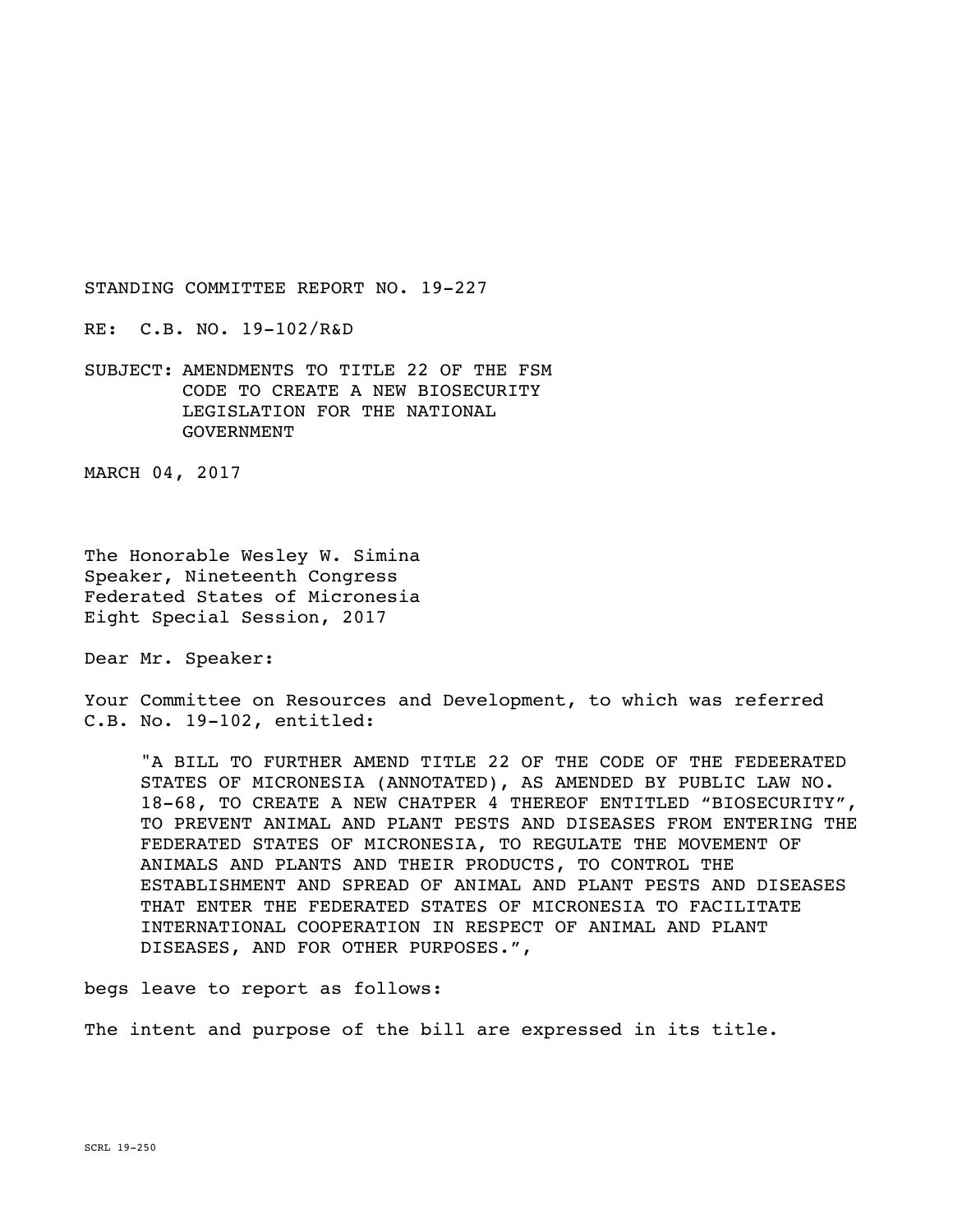RE: C.B. NO. 19-102/R&D

SUBJECT: AMENDMENTS TO TITLE 22 OF THE FSM CODE TO CREATE A NEW BIOSECURITY LEGISLATION FOR THE NATIONAL GOVERNMENT

MARCH 04, 2017

#### **BACKGROUND**

The subject bill was transmitted to Congress on November 4, 2015, through Presidential Communication No. 19-213. The purpose of the proposed bill is to repeal and replace the whole Chapter 4 of Title 22 of the FSM Code for the purpose of simplifying and clarifying the bio security protection procedures in order to prevent the introduction of invasive species with high potential of destroying the biodiversity and the environment of the Federated States of Micronesia.

According to P.C. No. 19-213, this bill was discussed and drafted through nationwide consultations in all FSM States with government officials, private sector representatives and community-based organizations. If enacted, it will harmonize regional biosecurity protocols where trade and movement of goods and services amongst the Micronesian countries will be enhanced.

# **Public hearings**

A series of public hearings on C.B. No. 19-79 were held in each of the states. Chairman David W. Panuelo chaired the hearing in the States of Kosrae and Pohnpei and Vice Chairman Alik L. Alik chaired the hearings in Yap and Chuuk. Other members present were in those hearings were, Senators Paliknoa K. Welly, Esmond Moses, Isaac V. Figir, Josehp J. Urusemal, Robson U. Romolow and you, Speaker Wesley W. Simina. Also in attendance were the Assistant Attorney General Johnson Asher, the Executive Director Eugene Pangelinan, the Deputy Director of NORMA Mathew Chigiyal, the Program Manager for the Division of Quarantine John Wichep and the Program Manager for the Division of Trade and Investment Florian Yatilman.

During the discussion of the bill, the leaderships inquired about the fees and penalties on individuals that may violate the provisions of the proposed legislation. Also, the leadership asked whether the bill would facilitate export of produce from the states to other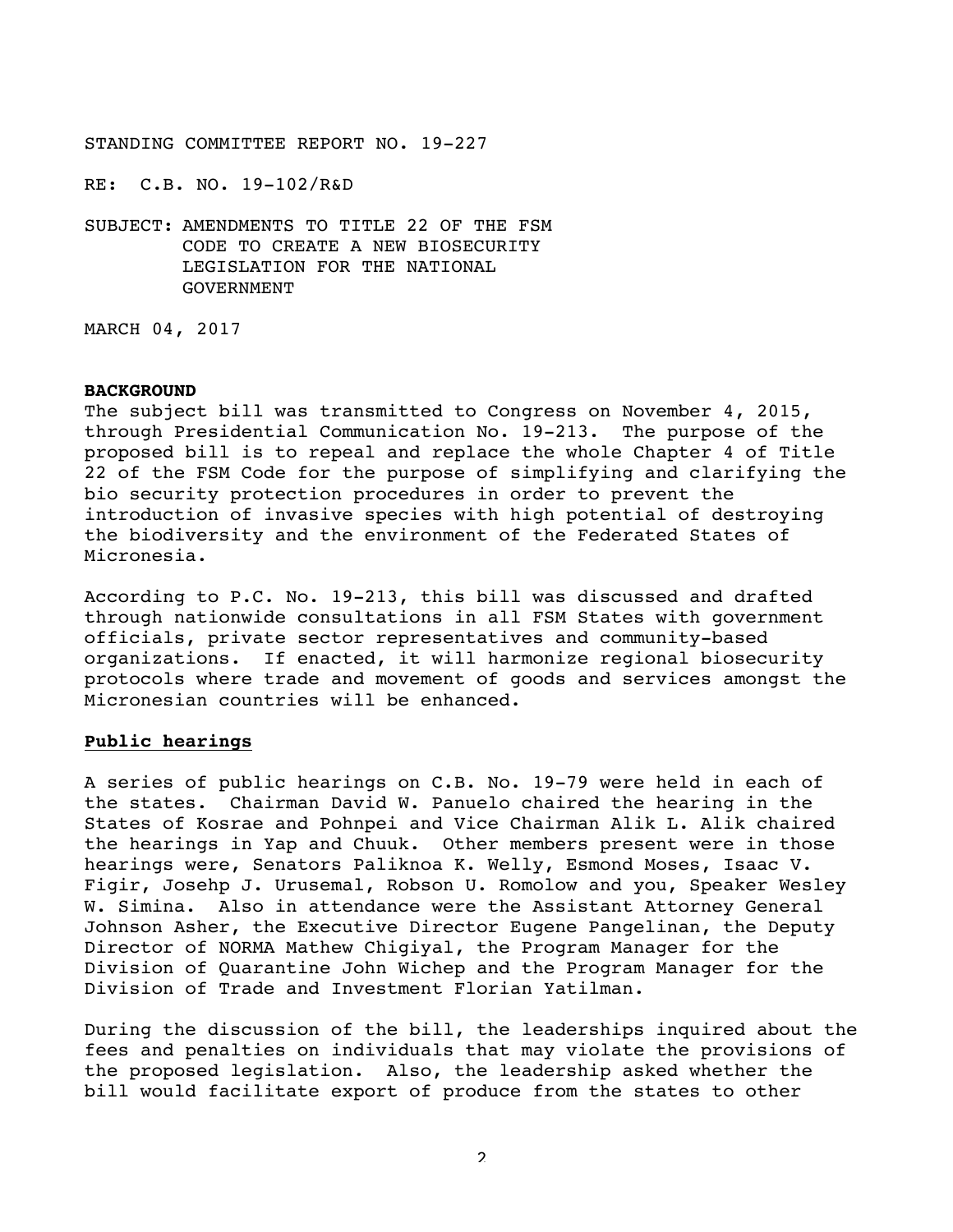RE: C.B. NO. 19-102/R&D

SUBJECT: AMENDMENTS TO TITLE 22 OF THE FSM CODE TO CREATE A NEW BIOSECURITY LEGISLATION FOR THE NATIONAL GOVERNMENT

MARCH 04, 2017

nations, and whether fumigation of crops is accommodated in the bill. The capacity of human resources to implement the legislation is also a major concern. Another inquiry was the benefit the state will receive once the bill becomes law.

## **Summary of the bill:**

The proposed bill will repeal the entire chapter 4 of title 22 of the FSM Code and create a new chapter 4 entitled, "Biosecurity". The new chapter 4 will consist of five new subchapters of chapter 4 of title 22 of the FSM Code.

#### **Subchapter I**

Section 3 of the bill is the new subchapter I of chapter 4 entitled: "General Provisions".

Under subchapter 1 is the proposed section 401, "Short Title" – This chapter may be cited as the Federated States of Micronesia Biosecurity Act. The proposed section 402 of chapter 4 enumerated the public policy of the proposed legislation, specifically the anticipated activities that should be implemented to strengthen the national biosecurity protection for the benefit of the nation's citizens and environment.

Section 403 of the proposed bill contains the necessary definitions used for the implementation of the proposed chapter 4 of title 22 of the Code of the Federated States of Micronesia.

Section 404 of the proposed bill provides that the Secretary of the Department of Resources and Development at the National Government may by order declare any article, substance, goods or thing to be a regulated article for the purposes of this chapter.

Section 405 of the proposed bill identifies who or what should be governed by this chapter. For instance, this chapter applies to every person in the Federated States of Micronesia irrespective of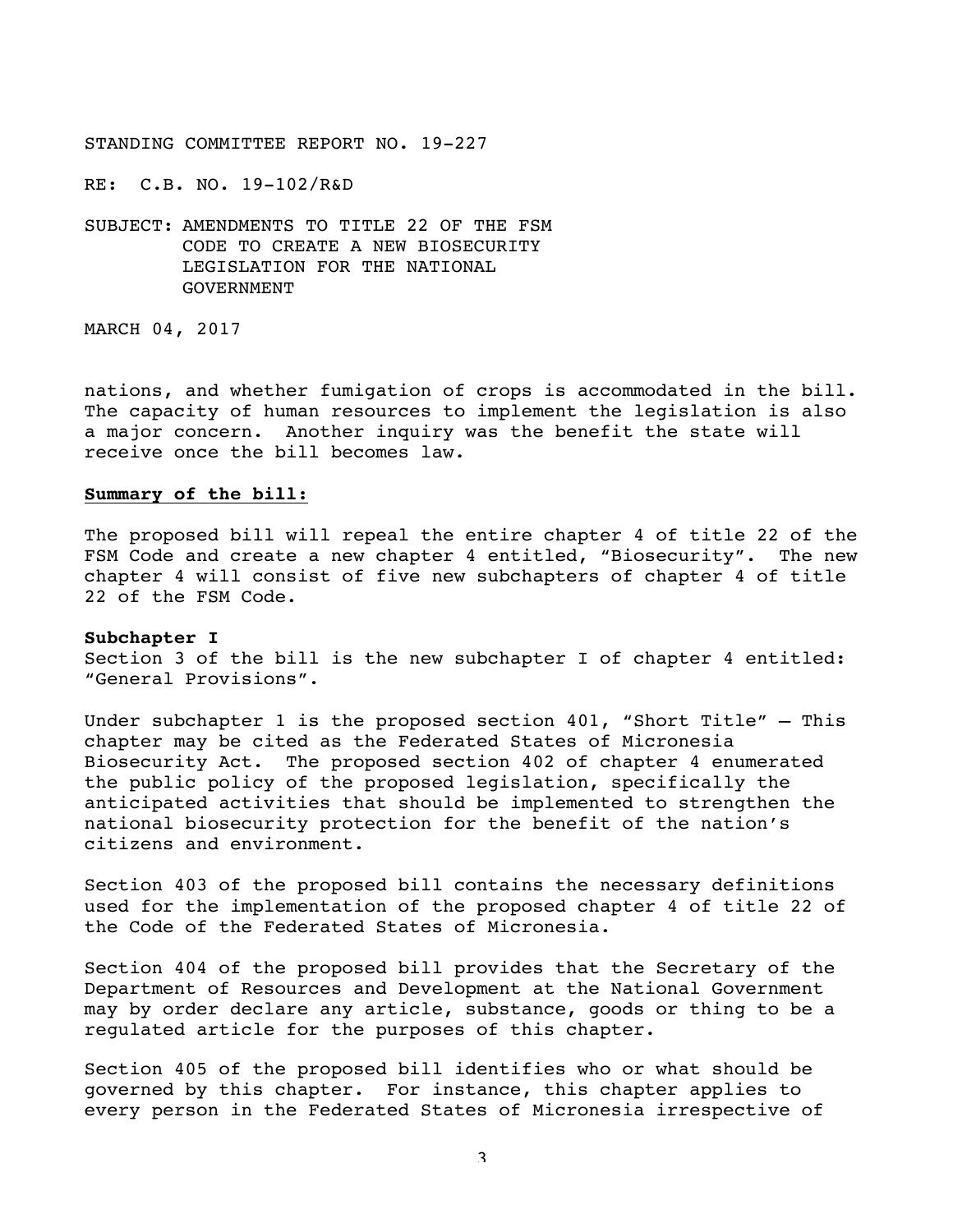RE: C.B. NO. 19-102/R&D

SUBJECT: AMENDMENTS TO TITLE 22 OF THE FSM CODE TO CREATE A NEW BIOSECURITY LEGISLATION FOR THE NATIONAL GOVERNMENT

MARCH 04, 2017

the person's nationality or citizenship; all conveyances, containers and goods while they are in the Federated States of Micronesia, including vessels and aircraft owned or operated by the government of a foreign state; and persons, conveyances, containers and goods outside the Federated States of Micronesia to the extent needed for its effective enforcement.

Section 406 of the proposed bill explains that this chapter binds the Federated States of Micronesia, including every department of the National Government, the States Governments, every statutory authority and every person in the employment of the National Government or a State Government.

Section 407 of the proposed bill gives the Secretary of the Department of Resources and Development at the National Government the responsibility to implement the provisions of this chapter and the performance of the biosecurity functions of the National Government, within the resources available to the Department.

Section 408 of the proposed bill explain the relationship between this chapter and other laws of the Congress or of any of the State Governments to the extent of any inconsistency between this chapter and any other law of the National Government or of a State Government, every other law must be construed so as to fulfill the purpose of this chapter.

## **New subchapter II – Border Biosecurity Control**

Section 409 of the proposed bill states that Secretary may by order declare pests or diseases to be prohibited to enter or permitted to enter the FSM. Any person who imports or attempts to import prohibited pests or disease commits a level five offense. Any person who imports or attempt to import a pest or disease, which is regulated shall commits a level five offense.

Section 410 give the Secretary the power to prohibit the importation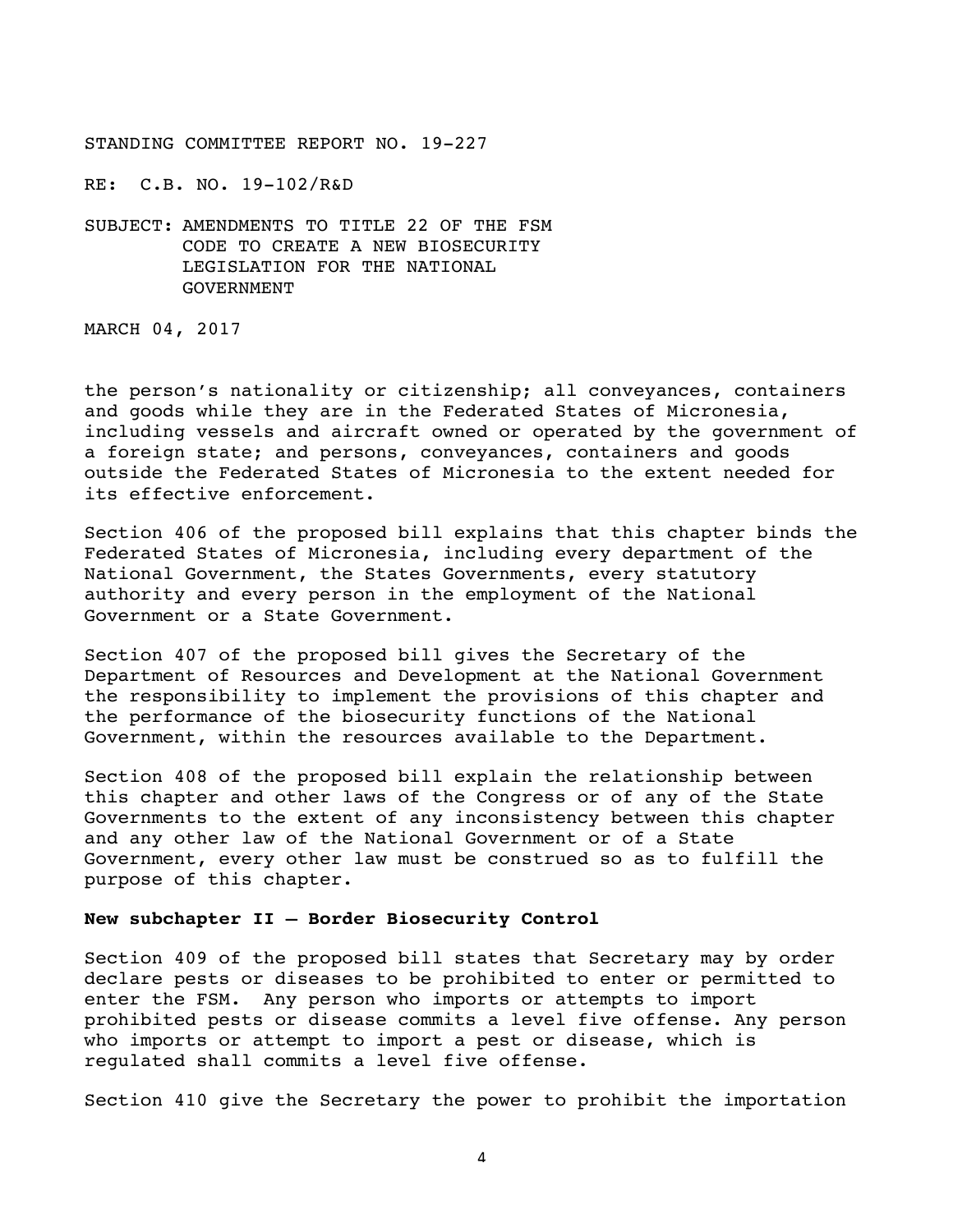RE: C.B. NO. 19-102/R&D

SUBJECT: AMENDMENTS TO TITLE 22 OF THE FSM CODE TO CREATE A NEW BIOSECURITY LEGISLATION FOR THE NATIONAL GOVERNMENT

MARCH 04, 2017

of regulated articles from all countries if the importation would be a biosecurity risk to the Federated States of Micronesia.

Sections 411 and 412. The Secretary may designate biosecurity points of entry and departure and holding areas. These may be the seaports, airports and post offices and any land or water adjacent to those entry and departure areas. However, prior to designating biosecurity point of entry and departure or holding areas, the Secretary must first secure the consent and written agreement of the Governor of the state where the proposed biosecurity point of entry and departure is located.

Section 413. This section focuses on the management of biosecurity holding areas. Only the authorized biosecurity officers are allowed to enter and exit the holding areas. No person shall be allowed to enter or exit the holding areas. Any individual who violated this section commits a level six offense.

Section 414. The biosecurity clearance agents are those that are designated by the importers or exporters. The Secretary can dismiss a biosecurity clearance agent if the Secretary found out that the agent's conduct in the performance of functions under this chapter renders the agent unacceptable for purposes of this chapter.

## **New subchapter III – Biosecurity Administration**

Section 415. The Secretary must in writing designate four or more suitable or qualified public officers as biosecurity officers for the purposes of this chapter. These public officers may be selected from the respective departments of the National Government. Once the public officers are identified, the Secretary shall equip them with a badge, card or other form of official identification that clearly identifies them as biosecurity officer of the National Government.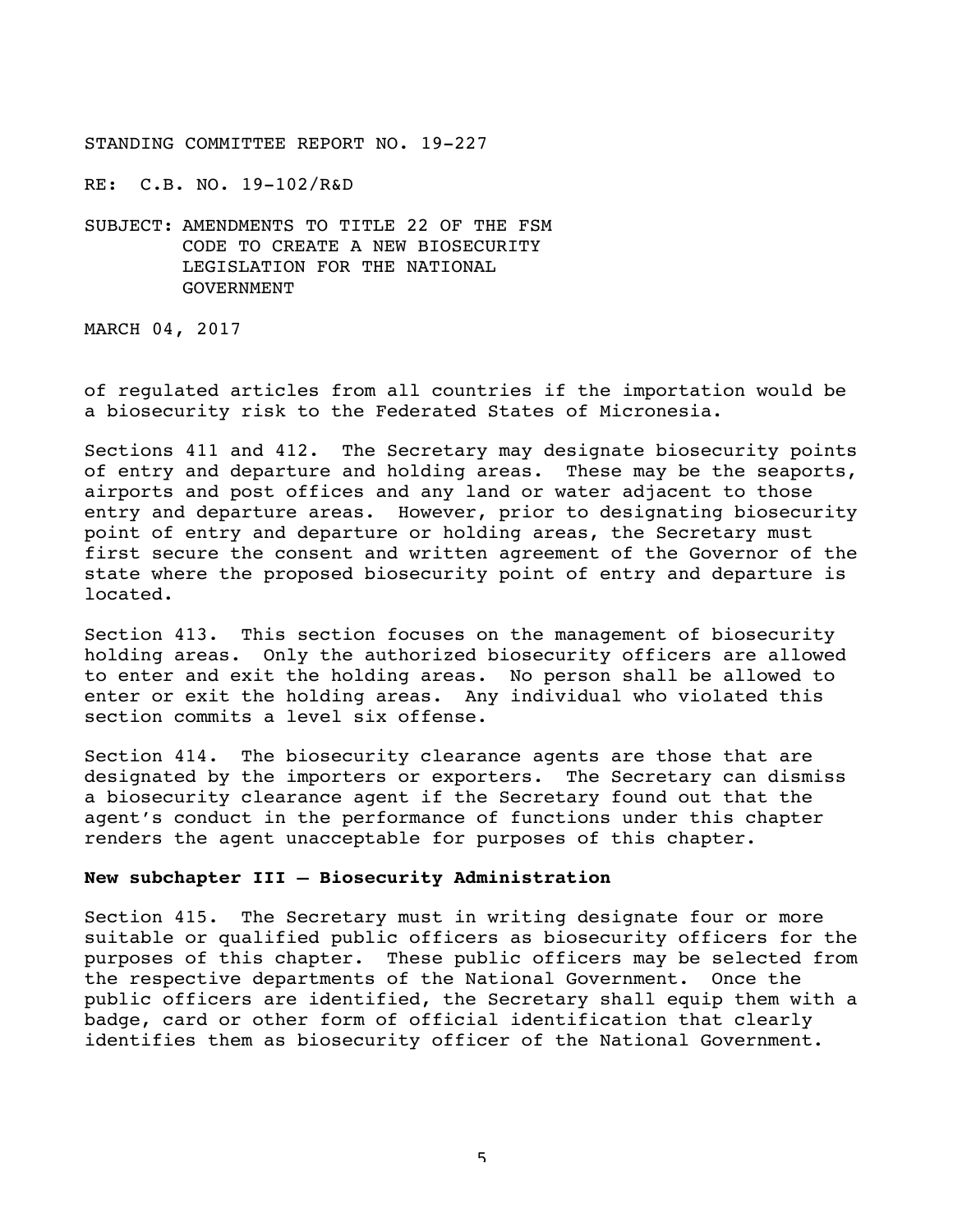RE: C.B. NO. 19-102/R&D

SUBJECT: AMENDMENTS TO TITLE 22 OF THE FSM CODE TO CREATE A NEW BIOSECURITY LEGISLATION FOR THE NATIONAL GOVERNMENT

MARCH 04, 2017

Section 416. After the bill becomes law or one year after the passage of this bill, the Secretary must, in consultation with other National and State governments departments and statutory authorities, prepare a Biosecurity Emergency Response Plan to deal with incursions of regulated pests and diseases in the Federated States of Micronesia. The Plan must be reviewed biannually and should have the manual of standard operating procedures to guide biosecurity officers in their duties under this chapter or regulations to be promulgated.

Section 417. Secretary may delegate any of the Secretary's functions, powers and duties under this chapter to another public officer or officers employed by the Department. The delegation under this section continues in force until revoked.

Sections 418 and 419. The Secretary must maintain a biosecurity register and other records needed for the administration of this chapter. The biosecurity register and other records must be kept, consistent with any other law relating to public records.

Section 420. The fines, fees and charges payable under this chapter are to be paid into the General Fund.

Sections 421 and 422. The Secretary may enter into memoranda of understanding or other agreements with State Governments, other National Government departments and statutory authorities, and with private organizations in the Federated States of Micronesia for the effective implementation of this chapter. In doing so, there should be coordination of functions between those officers of the state governments, other national government department and statutory authorities, in respect to the implementation of this chapter. For instance, biosecurity officers should notify officers of the customs and immigration services of any breach of custom or immigrations law that comes to their notice and also officers of the customs and immigration services and of the postal services should also notify biosecurity officers of importation or proposed exportation of any uncleared regulated article that comes to their notice.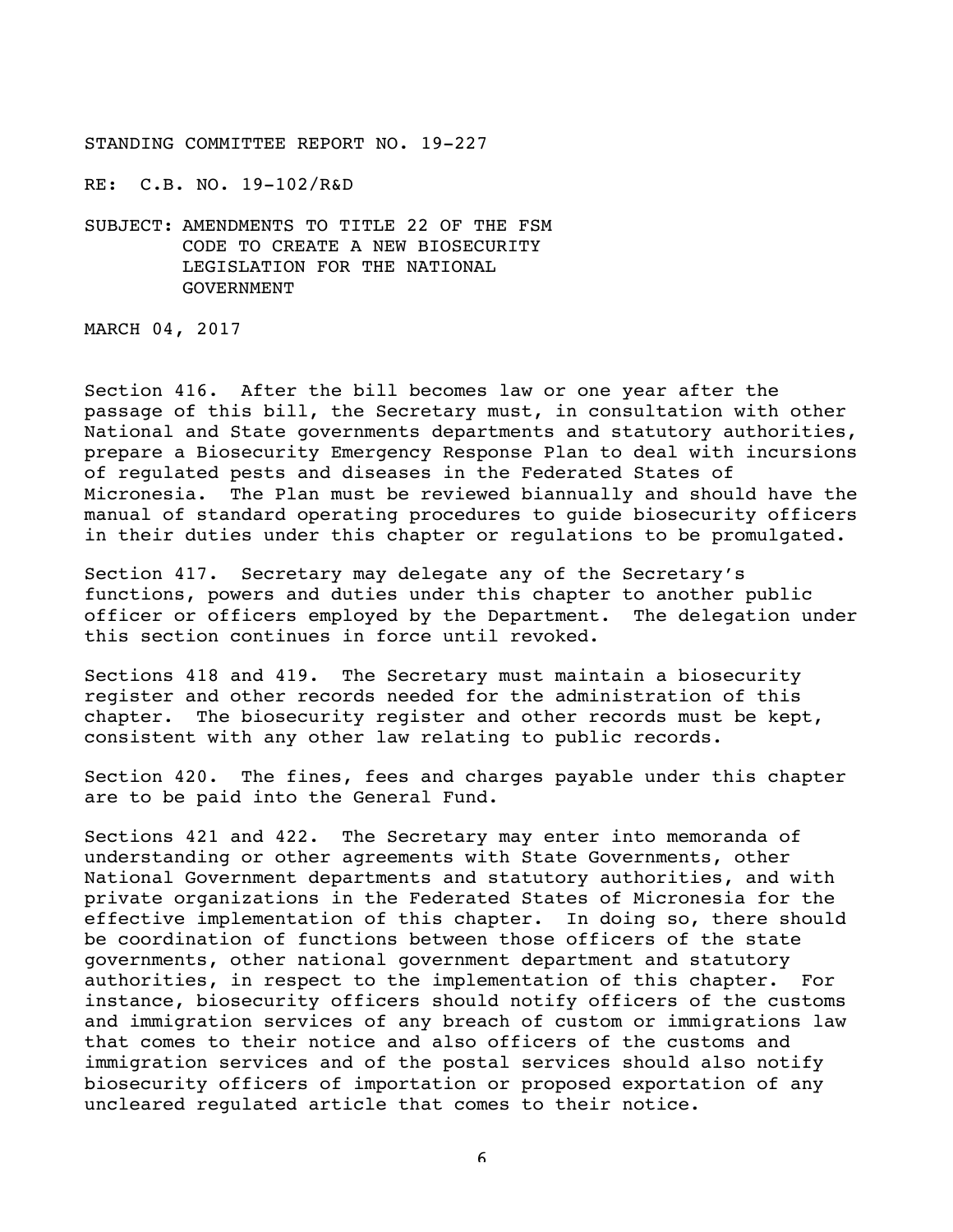RE: C.B. NO. 19-102/R&D

SUBJECT: AMENDMENTS TO TITLE 22 OF THE FSM CODE TO CREATE A NEW BIOSECURITY LEGISLATION FOR THE NATIONAL GOVERNMENT

MARCH 04, 2017

Section 423. The facilities at biosecurity points of entry and departure should be satisfactory for the purpose of this chapter and to the satisfaction of the Secretary.

Section 424. The Secretary may enter into a written agreement with an importer, exporter, producer or any other person in connection with the application of this chapter.

Section 425. The Secretary may in writing approve the premises where the inspection, testing and treatment of regulated articles can take place and also approve specified action being taken in the approved premises.

# **New subchapter IV – Powers of Biosecurity Officers**

Section 426. To fulfill the Federated States of Micronesia's obligations under international agreements in the field of biosecurity, the Secretary must exchange information with other countries and international organizations standards and requirements relating to implementation of biosecurity in the FSM, designate one or more officers in the Department as the point of contact and notification authority as required by IPPC, the OIE, the PPPO and any other international agreement relating to biosecurity to which the Federated States of Micronesia is a party to.

Section 427. The Secretary may issue a notice stating that specified pest or disease is known to exist in the Federated States of Micronesia. The Secretary shall specify the classification, name or identity by which any animal, animal product, plant, plant product, pest or disease is known in the Federated States of Micronesia.

Sections 428-439. The powers of biosecurity officers are enumerated in these sections. The standard administrative procedures, which regulate the functions of biosecurity officers, the responsibility of importer and exporters, the duty of biosecurity clearance agents, and all appropriate individuals, statutory authorities and officers in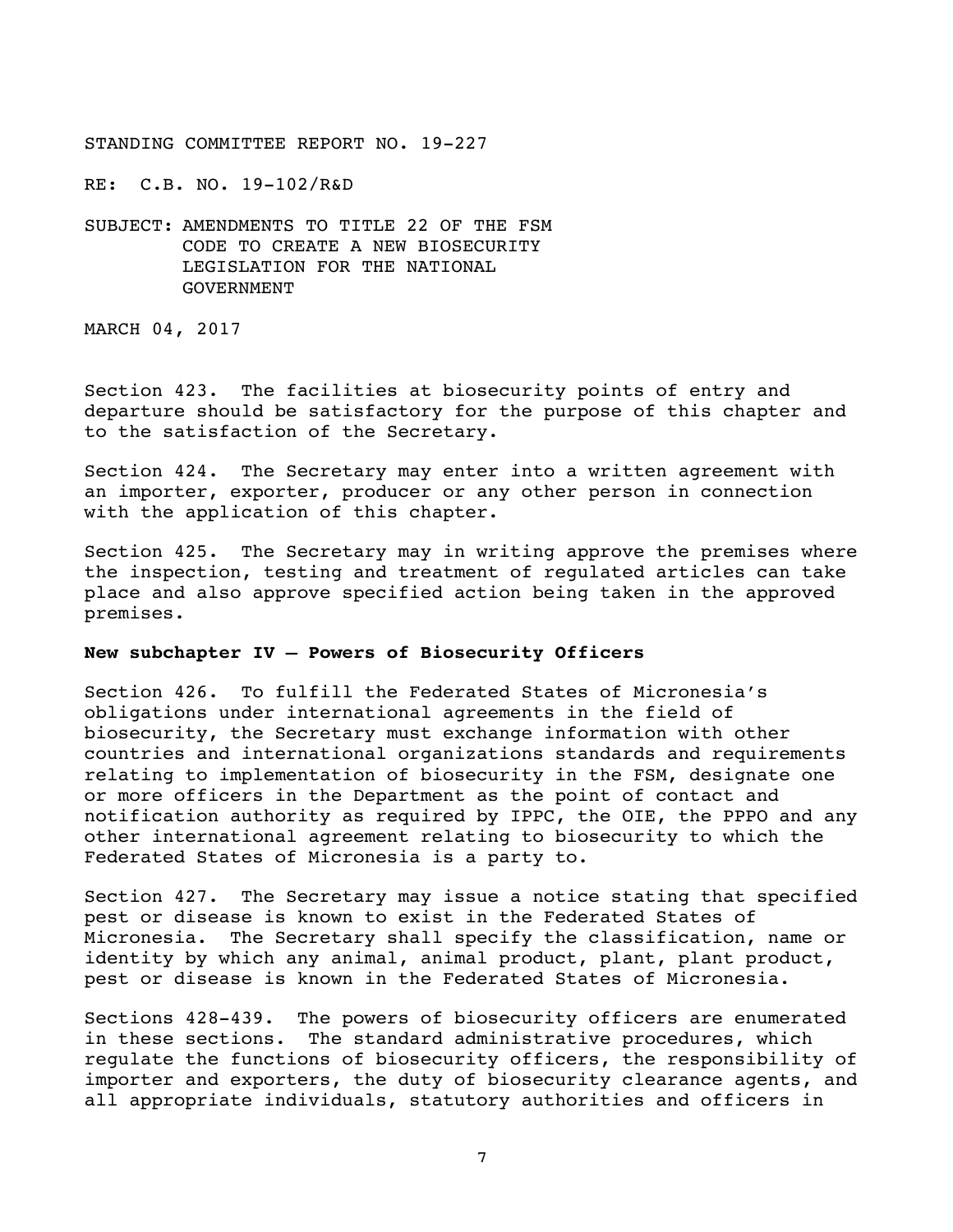RE: C.B. NO. 19-102/R&D

SUBJECT: AMENDMENTS TO TITLE 22 OF THE FSM CODE TO CREATE A NEW BIOSECURITY LEGISLATION FOR THE NATIONAL GOVERNMENT

MARCH 04, 2017

the implementation of this chapter are also provided.

## **New subchapter V – Offenses and Penalties**

Sections 440-446. These sections specify the appropriate offenses and penalties for those that are in violation of the implementation of this chapter as well as the dereliction of biosecurity officers in their duty to enforce or implement this chapter.

#### **New subchapter VI – Miscellaneous Provisions**

Sections 447-

455. Subchapter five of chapter 4 the administrative procedure in regards to abandoned goods, the charges payable for the abandoned goods disposition at the holding area, compensation to or by responsible individuals in relation to claims, appeals from decisions from the Secretary or biosecurity officers in regards from an aggrieved person, the limited liability of the Secretary or biosecurity officers in their duties to implement this chapter, evidence to be used in courts, specifications of documents used by the Secretary or biosecurity officers, necessary regulations for the effective implementation of this chapter, the transitional provisions and consequential amendments to this proposed legislation.

# **Recommendations of your committee**

Your Committee on Resources and Development is in accord with the intent and purpose of C.B. No. 19-102 and recommends its passage on First Reading and that it be placed on the Calendar for Second and Final Reading in the form attached hereto as C.B. No. 19-173.